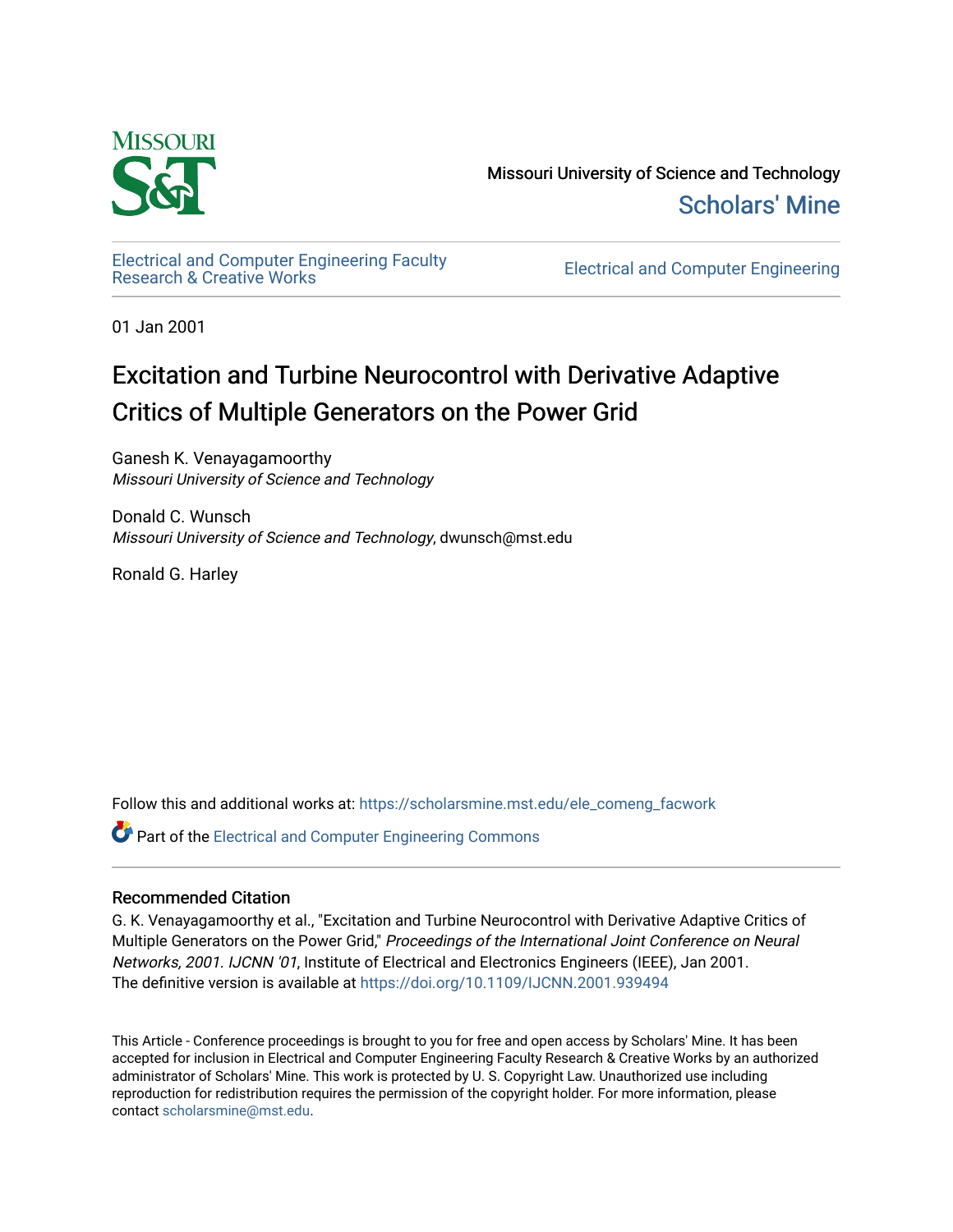# **Excitation and Turbine Neurocontrol with Derivative Adaptive Critics of Multiple Generators on the Power Grid**

\*tG.K.Venayagamoorthy \*R.G.Harley *Fellow, IEEE* D.C.Wunsch *Senior Member, Durban 4000 South Africa ron[. harley@ee.gatech.edu](mailto:harley@ee.gatech.edu) MO 65409-0249 USA gkumar@ieee. org dwunsch@ece. [umr-.edu](http://umr-.edu)* 

*Member, IEEE School of Electrical and Computer <i>IEEE*<br> *IEEE <i>IApplied Computation Engineering,* Georgia Institute of Technology *Laboratory Laboratory*<br> *Technikon. POBox 1334 Atlanta GA 30332-0250 USA University of Missouri-Rolla ML Sultan Technikon, POBox 1334 Atlanta GA 30332-0250 USA University of Missouri-Rolla by a top differences atlanta CA 30332-0250 USA University of Missouri-Rolla ron.harley@ee.gatech.edu MO 65409-0249 USA* 

*Department of Electronic Engineering 'Applied Computational Intelligence* 

. ...

*\*Electrical Engineering Department University of Natal Durban 4041 South Africa* 

#### **Abstract**

*Based on derivative adaptive critics, neurocontrollers for excitation and turbine control of multiple generators on the electric power grid are presented. The feedback variables are completely based on local measurements. Simulations on a three-machine power system demonstrate that the neurocontrollers are much more effective than conventional PID controllers, the automatic voltage regulators and the governors, for improving dynamic performance and stability under small and large disturbances.* 

#### **1 Introduction**

Power systems containing turbogenerators are large-scale nonlinear systems. The conventional controllers for the generators are designed by linear control theory based on a single-machine infinite bus (SMIB) power system model. These SMIB power system models are linearized at specific operating points, and then excitation and turbine controllers are designed, based on the linearized models. The drawback of this approach is that once the operating point or the system configuration changes, the performance of the controller degrades. Conservative designs are therefore used, particularly in multimachine systems, to attempt satisfactory control over the entire operating range of the power system.

In recent years, renewed interest has been shown in power systems control using nonlinear control theory, particularly to improve system transient stability [1,2]. Instead of using an approximate linear model, as in the design of the conventional power system stabilizer, nonlinear models are used and nonlinear feedback linearization techniques are employed on the power system models, thereby alleviating the operating point dependent nature of the linear designs. Nonlinear controllers significantly improve the power system's transient stability. However, nonlinear controllers have **a**  more complicated structure and are difficult to implement relative to linear controllers. In addition, feedback linearization methods require exact system parameters to cancel the inherent system nonlinearities, and this contributes further to the complexity of stability analysis. The design of decentralized linear controllers to enhance the stability of interconnected nonlinear power systems within the whole operating region is still a challenging task [3]. However, the use of Artificial Neural Networks offers a possibility to overcome this problem.

Multilayer perceptron type artificial neural networks **(ANNs)** are able to identify/ model time varying single turbogenerator systems [4] and, with continually online training, these models can track the dynamics of the power system, thus yielding adaptive identification. **ANN** controllers have been successfully implemented on single turbogenerators using **ANN** identifiers and indirect feedback control **[5-61.** Moreover, **ANN** identification of turbogenerators in a multi-machine power system has also been reported [7].

In this paper, the electric power grid is modeled using artificial neural networks and used in the development of neurocontrollers based on derivative adaptive critics, to replace the conventional automatic voltage regulators **(AVRs)** and turbine governors. With derivative adaptive critics, optimal neurocontrollers can be designed by using pre-recorded data from the power system operation, and offline training, before allowing the neural network to control the generators. With adaptive critics, the computational load of online training is therefore avoided. The method presented in this paper can therefore be used in the development of neurocontrollers to be retrofitted to existing plants.

A three-machine laboratory power system example is simulated, with neurocontrollers on two generators. The third generator is the infinite bus, with a fixed voltage

0-7803-7044-9/01/\$10.00 02001 **IEEE** 984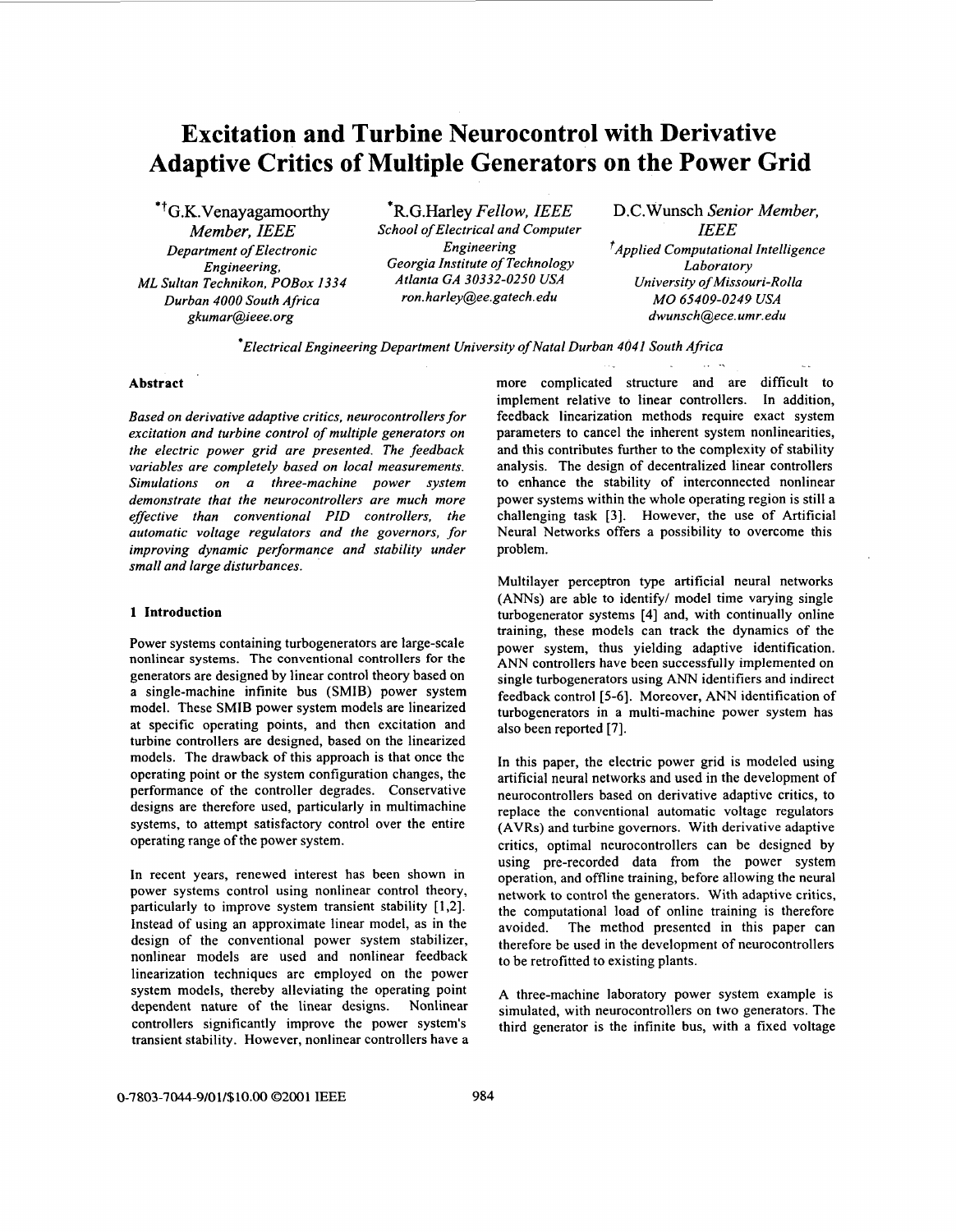and frequency. The simulation results show that both voltage regulation and system stability enhancement can be achieved with this proposed neurocontroller, regardless of the system operating conditions and types of disturbances.

#### *X,* = **2.09** pu **2 Electric Power Grid**

The multi-machine laboratory power system in figure **1**  is modeled in the MATLAB/SIMULINK environment using the Power System Blockset (PSB) **[SI.** 'Each machine is represented by a seventh order model. There are three coils on the d-axis and two coils on the q-axis and the stator transient terms are not neglected. A three machine five-bus power system is chosen, to illustrate the effectiveness of the adaptive critic based controllers. The power system in figure **1** consists of two microgenerators.



**Figure 1:** Multimachine Power System Model

Each **of** the **3** kW, **220** V, three phase micro-generator was designed to have all its per-unit parameters, except the field winding resistance, the same as those normally expected of a **1000** MW generator. **The** parameters **of**  the micro-generators, determined by the IEEE standards are given in Table 1 **[9].** A time constant regulator is used on each micro-generator to insert negative resistance in series with the field winding circuit, in order to reduce the actual field winding resistance to the correct per-unit value.

The conventional AVR and exciter combination transfer function block diagram is similar for both generators and is shown in figure **2** and the time constants are given in Table 2. The exciter saturation factor  $S_e$  is given by

$$
S_e = 0.6093 \exp(0.2165 V_{\text{fd}})
$$
 (1)

 $T_{v1}$ ,  $T_{v2}$ ,  $T_{v3}$  and  $T_{v4}$  are the time constants of the PID voltage regulator compensator;  $T_{\nu 5}$  is the input filter time constant;  $T_e$  is the exciter time constant;  $K_{av}$  is the AVR gain;  $V_{fdm}$  is the exciter ceiling; and,  $V_{ma}$  and  $V_{mi}$  are the AVR maximum and minimum ceilings.

Table 1: Micro-Generator Parameters.

| $T_{d0}$ ' = 4.50 s      | X <sub>d</sub> ' = 0.205 pu  | $Rs = 0.006$ |
|--------------------------|------------------------------|--------------|
| $T_{d0}$ " = 33 ms       | X <sub>d</sub> '' = 0.164 pu | $H = 5.68$   |
| $T_{q0}$ " = 0.25 s      | $X_{0} = 1.98 \text{ pu}$    | $F = 0$      |
| X <sub>d</sub> = 2.09 pu | $" = 0.213$ pu               |              |



**Figure 2:** Block Diagram of the AVR and Exciter Combination.

**Table 2:** AVR and Exciter Time Constants.

| v          | 0.616 s | 1 <sub>v4</sub> | 0.039 s  |
|------------|---------|-----------------|----------|
| $\cdot$ v2 | 2.266 s | $\cdots$        | 0.0235 s |
| 4V         | 0.189 s |                 | 0.47     |

**A** separately excited **5.6** kW dc motor is used as a prime mover, called the micro-turbine, to drive each of the micro-generators. The torque-speed characteristic of the dc motor is controlled to follow a family of rectangular hyperbola for different positions of the steam valve, as would occur in a real typical high pressure (HP) turbine cylinder. The three low pressure (LP) cylinders' inertia are represented by appropriately scaled flywheels. The micro-turbine and the governor transfer function block diagram is shown in figure 3, where,  $P_{ref}$  is the turbine input power set point value,  $P_m$  is the turbine output power, and  $\hat{A} \hat{u}$  is the speed deviation. The turbine and governor time constants are given in Table **3.** 



Figure 3: Block Diagram of the Micro-Turbine and Governor Combination.

**Table 3:** Micro-Turbine and Governor Time Constants

| Phase advance compensation, $T_{gl}$  | 0.264  |
|---------------------------------------|--------|
| Phase advance compensation, $T_{g2}$  | 0.0264 |
| Servo time constant, $T_{g3}$         | 0.15   |
| Entrained steam delay, $T_{g4}$       | 0.594  |
| Steam reheat time constant, $T_{.05}$ | 2.662  |
| pu shaft output ahead of reheater, F  | 0.322  |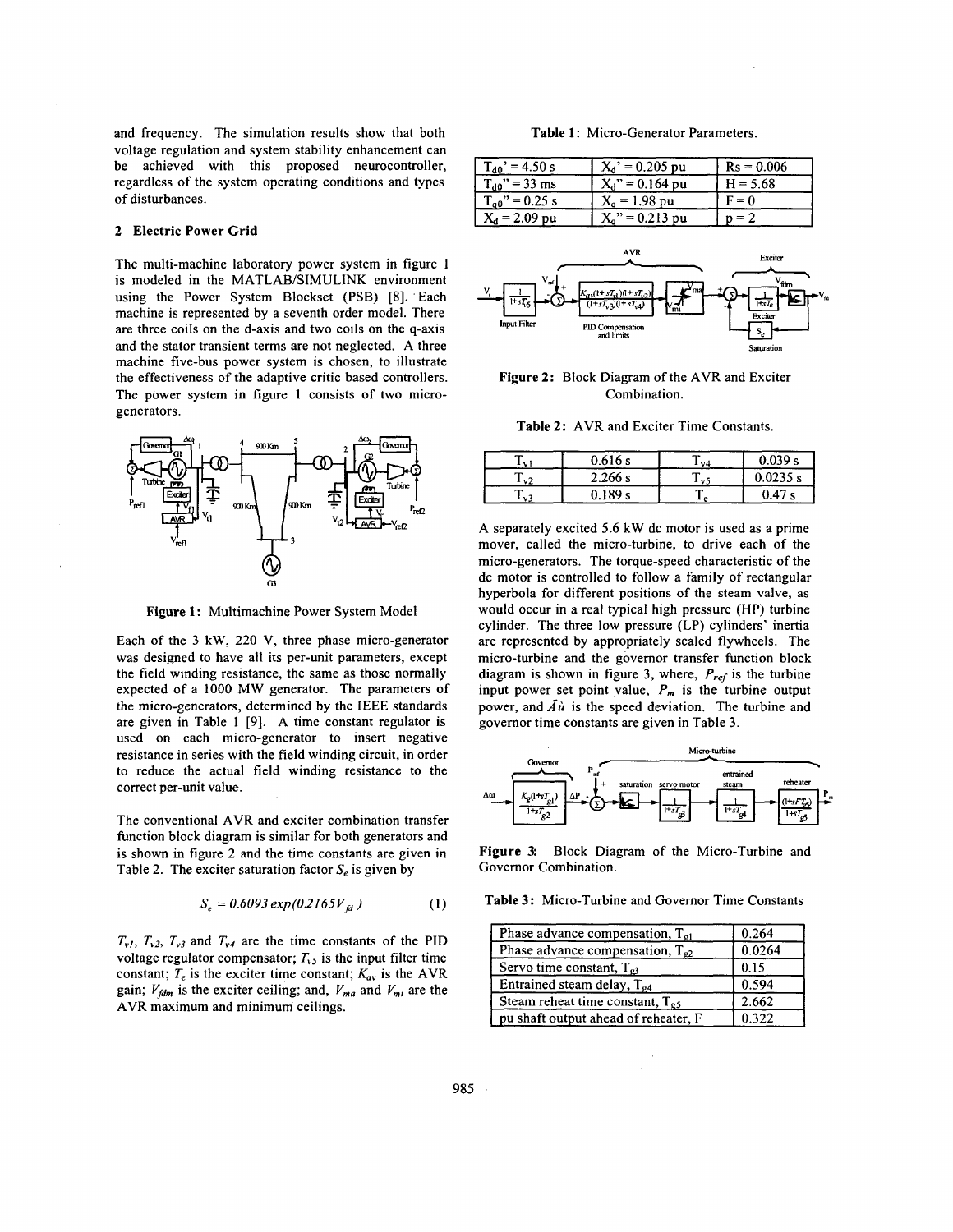## **3 Derivative Adaptive Critics' Based Neurocontrollers**

Adaptive Critic Designs (ACDs) are neural network designs capable of optimization over time under conditions of noise and uncertainty. A family of ACDs was proposed by Werbos [IO] as a new optimization technique combining concepts of reinforcement learning and approximate dynamic programming. For a given series of control actions, that must be taken in sequence, and not knowing the quality of these actions until the end of the sequence, it is impossible to design an optimal controller using traditional supervised learning.

Dynamic programming prescribes a search which tracks backward from the final step, rejecting all suboptimal paths from any given point to the finish, but retains all other possible trajectories in memory until the starting point is reached. However, many paths which may be unimportant, are nevertheless also retained until the search is complete. The result is that the procedure is too computationally demanding for most real problems. In supervised learning, an ANN training algorithm utilizes a desired output and, comparing it to the actual output, generates an error term to allow learning. For an MLP type ANN the backpropagation algorithm is typically used to get the necessary derivatives of the error term with respect to the training parameters and/or the inputs of the network. However, backpropagation can be linked to reinforcement learning via a network called the Critic network, which has certain desirable attributes.

Critic based methods remove the learning process one step from the control network (traditionally called the *"Acfion* network" or *"uctor"* in ACD literature), so the desired trajectory or control action information is not necessary. The critic network learns to approximate the cost-to-go or strategic utility function, and uses the output of an action network as one of its inputs directly or indirectly. When the critic network learns, backpropagation of error signals is possible along its input pathway from the action network. To the backpropagation algorithm, this input pathway looks like just another synaptic connection that needs weight adjustment. Thus, no desired signal is needed. All that is required is a desired cost function *J* given in eq. (2).

$$
J(t) = \sum_{k=0}^{\infty} \gamma^k U(t+k)
$$
 (2)

where **3/is** a discount factor for finite horizon problems *(0*   $\leq \gamma \leq 1$ , and  $U(t)$  is the utility function or local cost.

The Critic and the Action networks, can be connected together directly (Action-dependent designs) or through an identification model of a plant (Model-dependent designs). There are three classes of implementations of ACDs called Heuristic Dynamic Programming (HDP), Dual Heuristic Programming (DHP), and Globalized Dual Heuristic Dynamic Programming (GDHP), listed in order of increasing complexity and power **[ll].** This paper presents the DHP model dependent design, and compares its performance against the results obtained using conventional PID controllers.

The critic network is trained forward in time, which is of great importance for real-time operation. DHP has a critic network which estimates the derivatives of *J* with respect to a vector of observables of the plant, *AY.* The critic network learns minimization of the following error measure over time:

$$
\|E\| = \sum_{t} E^{T}(t)E(t)
$$
 (3)

where

$$
E(t) = \frac{\partial I(\Delta Y(t))}{\partial \Delta Y(t)} - \gamma \frac{\partial I(\Delta Y(t+1))}{\partial \Delta Y(t)} - \frac{\partial U(t)}{\partial \Delta Y(t)} \quad (4)
$$

where  $\partial$ .)/ $\partial$ *M* $(t)$  is a vector containing partial derivatives of the scalar (.) with respect to the components of the vector  $\Delta Y$ . The critic network's training is more complicated than in HDP since there is a need to take into account all relevant pathways of backpropagation as shown in figure **4,** where the paths of derivatives and adaptation of the critic are depicted by dashed lines.

In DHP, application of the chain rule for derivatives yields

$$
\frac{\partial J(t+1)}{\partial \Delta Y_j(t)} = \sum_{i=1}^{n} \lambda_i(t+1) \frac{\partial \Delta Y_i(t+1)}{\partial \Delta Y_j(t)}
$$
\n
$$
\sum_{k=1}^{m} \sum_{i=1}^{n} \lambda_i(t+1) \frac{\partial \Delta Y_i(t+1)}{\partial \Delta Y_i(t)} \frac{\partial A_k(t)}{\partial \Delta Y_i(t)}
$$
\n(5)

where  $\lambda_i(t+1) = \partial f(t+1)/\partial f(t+1)$ , and *n*, *m* are the numbers of outputs of the model and the action networks, respectively. By exploiting eq. *(S),* each of *n* components of the vector  $E(t)$  from eq. (4) is determined by

$$
E_j(t) = \frac{\partial J(t)}{\partial \Delta Y_j(t)} - \gamma \frac{\partial J(t+1)}{\partial \Delta Y_j(t)} - \frac{\partial U(t)}{\partial \Delta Y_j(t)}
$$
  

$$
- \sum_{k=1}^{m} \frac{\partial U(t)}{\partial A_k(t)} \frac{\partial A_k(t)}{\partial \Delta Y_j(t)}
$$
(6)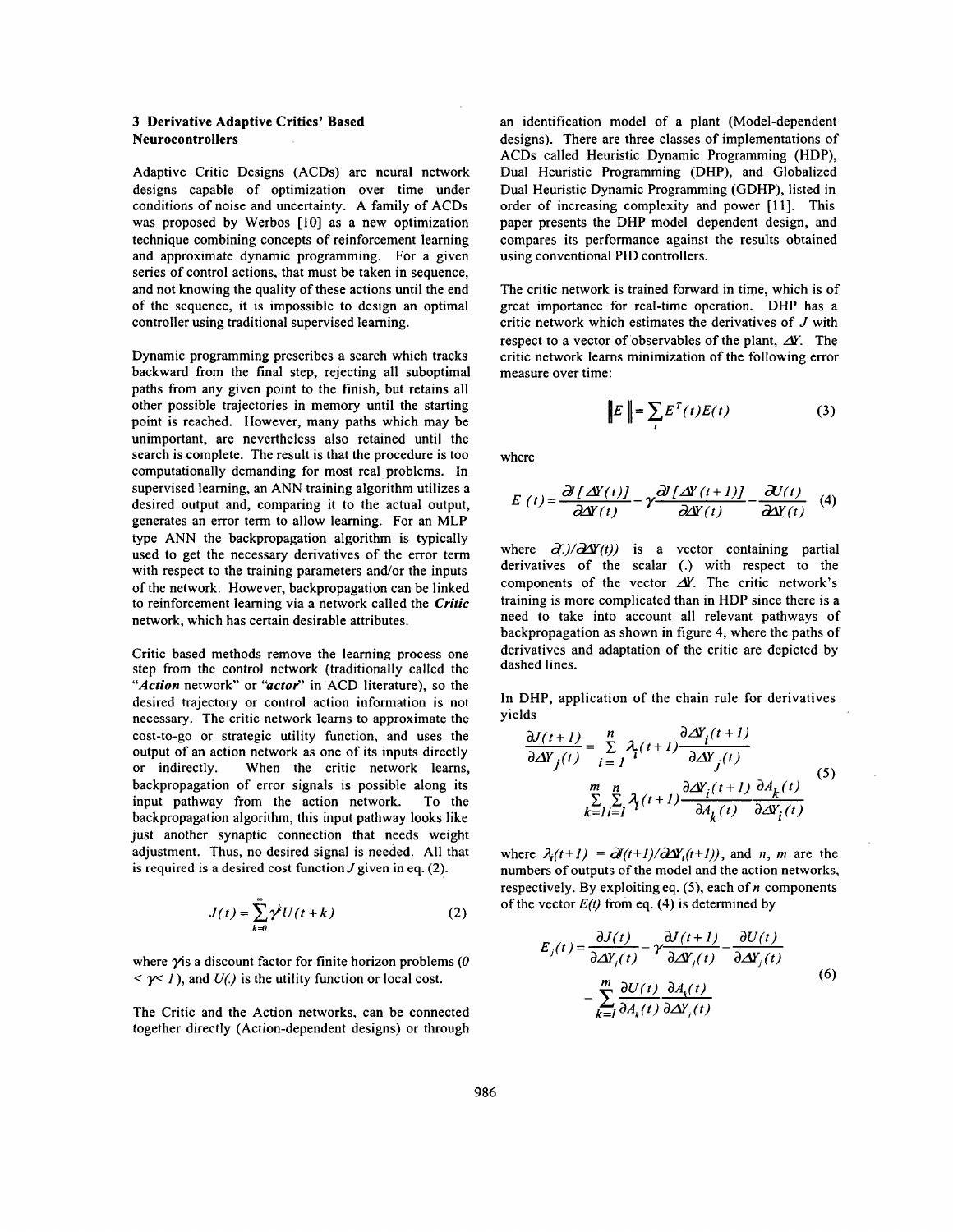The action network is adapted in figure 5 by propagating  $\lambda(t+1)$  back through the model to the action.

The goal of such adaptation can be expressed as:

$$
\frac{\partial U(t)}{\partial A(t)} + \gamma \frac{\partial J(t+1)}{\partial A(t)} = 0 \quad \forall \ t \tag{7}
$$

The weights' update expression is:

$$
\Delta W_A = -\phi \left[ \frac{\partial U(t)}{\partial A(t)} + \gamma \frac{\partial I(t+1)}{\partial A(t)} \right]^T \frac{\partial A(t)}{\partial W_A} \tag{8}
$$

where  $\alpha$  is a positive learning rate.



**Figure 4:** DHP Critic Network Adaptation



**Figure 5:** DHP Action Network Adaptation

#### **4 Three Artificial Neural Networks -Model, Critic and Action**

Neurocontrollers are designed to replace the AVRs and govemors on generator G1 and G2, and therefore ANN models of generator GI and G2, and the networks to which they are connected are obtained as described in

[7]. The ANN model in figures  $4 \& 5$  is a three layer feedforward network with twelve inputs, a single hidden layer of fourteen neurons and two outputs. The inputs to the ANN are the *deviation* of the *actual* power  $\Delta P$  to its turbine, the *deviation* of the *actual* field voltage  $\Delta V_f$  to its exciter, the *deviation* of the *actual* speed  $\Delta \omega$  and the *deviation* of the *actual* RMS terminal voltage  $\Delta V_t$  of its generator. These four inputs are also delayed by the sample period of 10 ms and, together with eight previously delayed values, form twelve inputs altogether. For this set of inputs, the outputs are the *estimated* speed

deviation  $\Delta \hat{\omega}$  and the *estimated* terminal voltage deviation  $\Delta \hat{V}$ , of the generator.

The critic network in figures  $4 \& 5$  is also a three layer feedforward network with six inputs, thirteen hidden neurons and, two outputs. The inputs to the critic network are the speed *deviation*  $\Delta \omega$  and terminal voltage *deviation*  $\Delta V_t$ . These inputs are time delayed by a sample period of 10 ms, and together with the four previously delayed values, form the six inputs for the critic network. The outputs of the critic are the derivatives of the *J*  function with respect to the output states of the generators.

The action network in figures 4 & *5* is also a three layer feedforward network with six inputs, a single hidden layer with ten neurons and a single output. The inputs are the generator's *actual* speed and *actual* terminal voltage deviations,  $\Delta \omega$  and  $\Delta V$ , respectively. Each of these inputs is time delayed by **10** ms and, together with four previously delayed values, form the six inputs. The output of the action network (neurocontroller),  $A(t)$  =  $[\Delta V_f, \Delta P]$ , the *deviation* in the field voltage, which augments the input to the generator's exciter and the deviation in the power, which augments the input to the generator's turbine.

#### **5 Simulation of the Neurocontrollers and Results**

The training procedure for the critic and action networks is similar to adaptive critic designs for SMIB [6]. It consists of two training cycles: the critic's and the action's. The critic's adaptation is done initially with a pretrained action network, to ensure that the whole system, consisting of the ACD and the power system, remains stable. The action network is pretrained on a linearized model of the generator. The action is trained further while keeping the critic network parameters fixed. This process of training the critic and the action one after the other is repeated until an acceptable performance is achieved. The ANN model parameters are assumed to have converged globally during its offline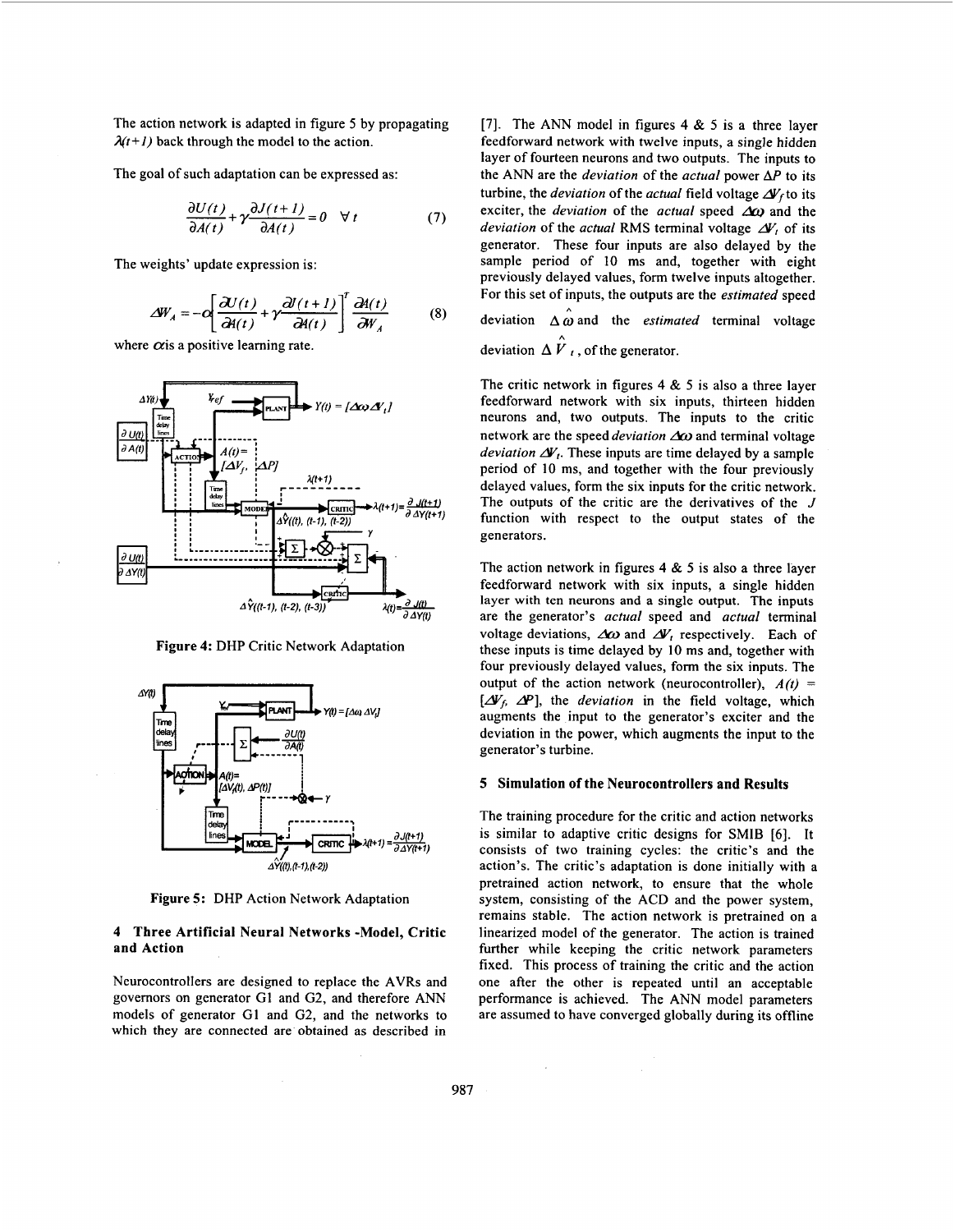training [7] and, it is not adapted concurrently with the critic and action networks.

A discount factor  $\gamma$  of 0.5 and the utility function given in eq. (9) are used in the Bellman's equation (eq. (2)) for the training of the critic network (eqs. **(4))** and the action network (eq. (7)). Once the critic network's and action network's weights have converged, the action network (neurocontroller) is connected to the generator G1 (figure 6). A similar procedure is carried out in developing G2's neurocontroller.

$$
U(t) = [4\Delta V(t) + 4\Delta V(t-1) + 16\Delta V(t-2)]^{2}
$$
  
+ 
$$
[0.4\Delta\omega(t) + 0.4\Delta\omega(t-1) + 0.16\Delta\omega(t-2)]^{2}
$$
 (9)

At two different operating conditions and three different disturbances, the transient performance of the neurocontrollers are compared, with that of conventional controllers [12] (whose parameters are carefully tuned for the first set of the operating condition given in Appendix ).

#### *3% Step change in Vtl atfirst operating condition*

At the *first* operating condition (Appendix), a 3% step increase occurs in the desired terminal voltage of G1. Figures 7 and 8 show that the neurocontroller ensures no overshoot on the terminal voltage and provides superior speed deviation damping unlike with the AVR and governor combination.

#### *5% Step change in Vt2 at second operatingpoint*

At the *second* operating condition (Appendix), a 5% step increase occurs in the desired terminal voltage of G2. Figures 9 and 10 show that the neurocontroller again provides the best damping, which proves that the neurocontroller has leamed and adapted itself to the new operating condition. In fact, figure 10 shows signs of an inter-area mode starting up at about **4.5** seconds, and the neurocontroller is far more successful in damping this, than the conventional controllers.

#### *Three phase short circuit*

At the *second* operating condition (Appendix), a 100 ms short circuit occurs halfway between buses 3 and **4**  (figure 6). Figure 11 shows that the neurocontroller again has better damping on the speed deviation of G1 and also on the terminal voltage (though not shown to conserve space).

All these results show that at operating conditions different from the one at which the AVRs and governors were tuned, and for large disturbances, their performance has degraded. The neurocontrollers on the other hand have given excellent performance under all the conditions tested. Many more tests were done to confirm this.





#### **6 Conclusions**

A new method, based on derivative adaptive critics for for the design of neurocontrollers for generators in a multi-machine power system has been presented. All control variables are based on local measurements, thus, the control is decentralized. The results show that the neurocontrollers ensure a superior transient response throughout the system, for different disturbances and different operating conditions, compared to the conventional controllers, the AVRs and governors. Further studies on the practical implementation of these neurocontrollers on multiple generators on a laboratory system are currently in progress and preliminary results look encouraging. The success of the neurocontrollers are based on using deviation signals, and having a complete nonlinear model of the system. The use of such intelligent nonlinear controllers will allow power plants on the electric power grid to operate closer to their stability limits.

#### **7 References**

**[l]** Q.Lu and Y.Sun, "Nonlinear stabilizing control of multimachine systems," *IEEE Trans. Power System,* vol. 4, 1989, pp. 236-241.

[2] Y.Wang, D.J.Hill, L.Gao and R.H.Middleton, "Transient stability enhancement and voltage regulation of power system", *IEEE Trans. Power System,* vol. 8, 1993, pp. 620-627.

[3] Z.Qiu, J.F.Dorsey, J.Bond and J.D.McCalley, "Application of robust control to sustained oscillations in power systems", *IEEE Trans. CircuitsSystem,* I, vol. 39, 1992, pp. 470-476.

**[4]** G.K.Venayagamoorthy and R.G.Harley, "A continually online trained artificial neural network identifier for a turbogenerator". *Proceedings of* 1999 *IEEE International Electric Machines and Drives Conference,* 0-7803-5293-9199, pp. 404 - 406.

*[5]* G.K.Venayagamoorthy and R.G.Harley, "Experimental studies with a continually online trained artificial neural network controller for a turbogenerator", *Proceedings of the*